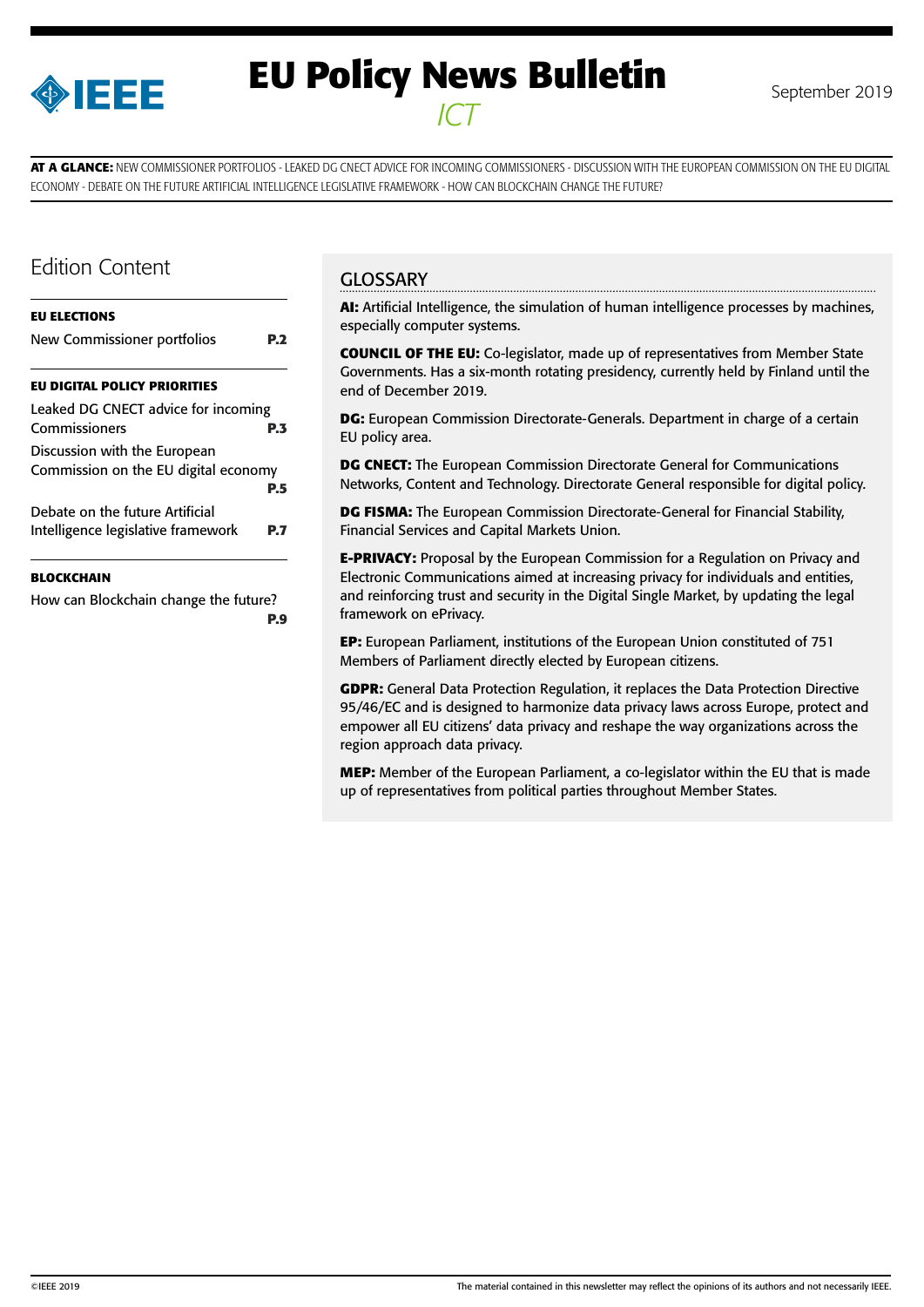<span id="page-1-0"></span>

| <b>EU ELECTIONS</b>                                                   |     |
|-----------------------------------------------------------------------|-----|
| New Commissioner portfolios                                           |     |
| <b>EU DIGITAL POLICY PRIORITIES</b>                                   |     |
| Leaked DG CNECT advice for incoming<br>Commissioners                  |     |
| Discussion with the European<br>Commission on the EU digital economy  |     |
|                                                                       | P.5 |
| Debate on the future Artificial<br>Intelligence legislative framework |     |

#### **[BLOCKCHAIN](#page-8-0)**

[How can Blockchain change the future?](#page-8-0) **[P.9](#page-8-0)**

#### EU ELECTIONS

# **New Commissioner portfolios**



©Shutterstock

At the beginning of September, European Commission President-elect Ursula von der Leyen announced the composition of her Commission.

The new structure will see three Executive Vice-Presidents (European Green Deal, Europe Fit for Digital Age and An Economy That Works for People), and five Vice-Presidents. The difference is that Executive Vice-Presidents will have access to staff from Commission Directorates-General (DGs) and directly manage a wide range of policy initiatives, while also overseeing wider thematic areas. This makes them very powerful. The other five "non-executive" Vice-Presidents will be overseeing thematic objectives, but not leading a DG directly.

Of interest for IEEE, different aspects of digital policy are split between a number of Commissioners. The most relevant is French Commissioner [Sylvie Goulard](https://ec.europa.eu/commission/sites/beta-political/files/mission-letter-sylvie-goulard_en.pdf), responsible for the Single Market, whose portfolio includes blockchain, algorithms, 5G and cybersecurity (certification, implementing rules on network and information system security etc). She will also be responsible for building the joint Cyber Unit that was announced by von der Leyen as part of her priorities.

Sylvie Goulard's role appears to be extremely influential, as she takes the lead on number of key issues, while overseen by Executive Vice-President Margrethe [Vestager](https://ec.europa.eu/commission/sites/beta-political/files/mission-letter-margrethe-vestager_2019_en.pdf), who has responsibility for competition policy. Partnering the French and Danish Commissioners could result in a delicate balance between the traditionally more protectionist French approach and the more liberal Danish one. It also must be noted that Goulard will play a key role in the EU's recent assertiveness and attempt to move towards digital independence by creating its own companies and technologies in order to reduce dependence on the US and China.

Other aspects of digital policy are included in the portfolios of Belgium's **Didier** [Reynders](https://ec.europa.eu/commission/sites/beta-political/files/mission-letter-didier-reynders-2019_enpdf.pdf) (Justice, covering GDPR), Bulgaria's [Mariya Gabriel](https://ec.europa.eu/commission/sites/beta-political/files/mission-letter-mariya-gabriel-2019_en.pdf) (Innovation and Youth, covering investment in innovation), and Czech Republic's [Vera Jourova](https://ec.europa.eu/commission/sites/beta-political/files/mission-letter-vera-jourova-2019_en.pdf) (Values and Transparency, covering illegal content online, disinformation etc.

**(Source: European Commission & Interel)**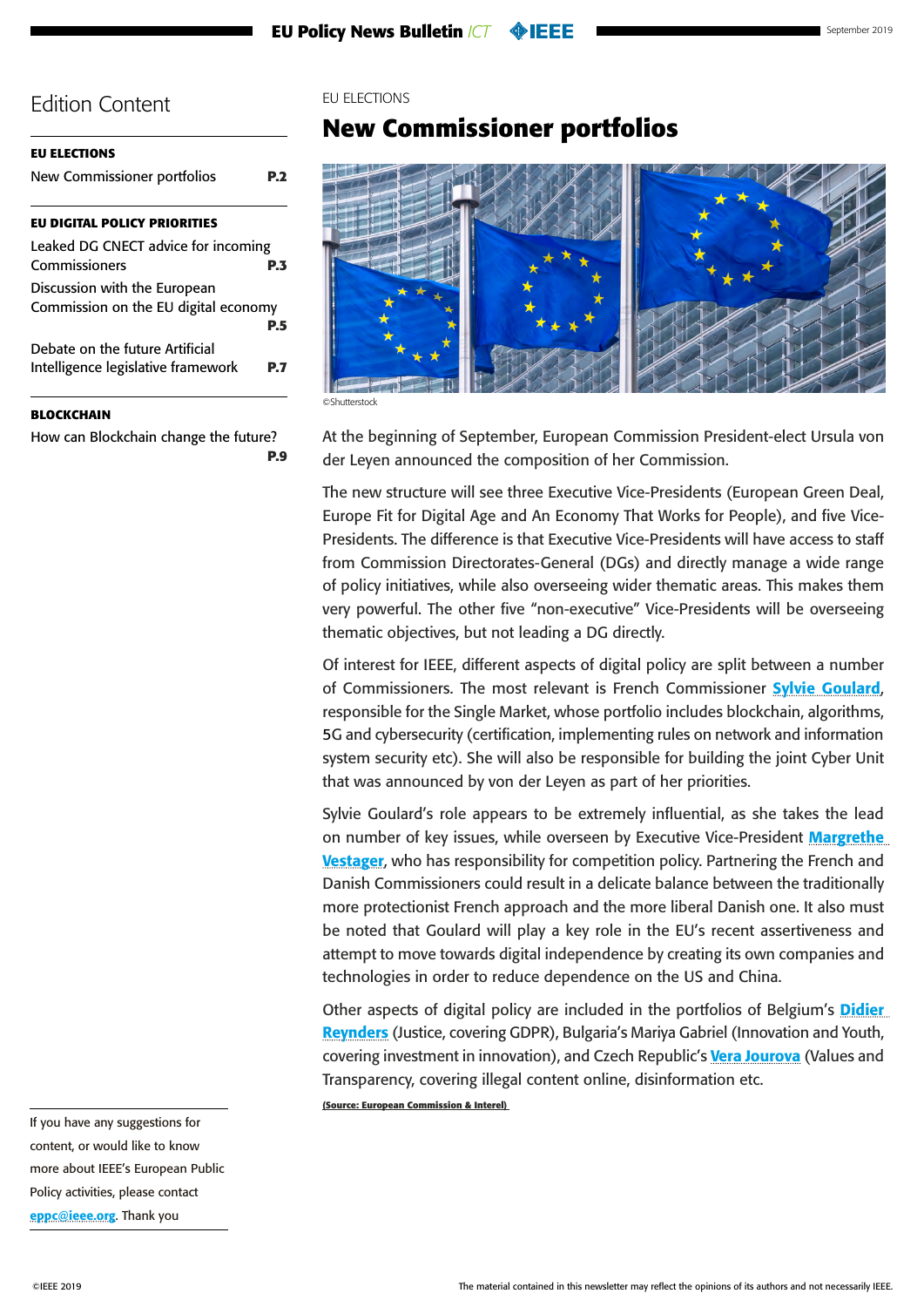<span id="page-2-0"></span>

| <b>EU ELECTIONS</b>                  |     |
|--------------------------------------|-----|
| New Commissioner portfolios          | P.2 |
| <b>EU DIGITAL POLICY PRIORITIES</b>  |     |
| Leaked DG CNECT advice for incoming  |     |
| Commissioners                        | P.3 |
| Discussion with the European         |     |
| Commission on the EU digital economy |     |
|                                      | P.5 |
| Debate on the future Artificial      |     |
| Intelligence legislative framework   | P 7 |
|                                      |     |
|                                      |     |

#### **[BLOCKCHAIN](#page-8-0)**

[How can Blockchain change the future?](#page-8-0) **[P.9](#page-8-0)** EU DIGITAL POLICY PRIORITIES

# **Leaked DG CNECT advice for incoming Commissioners**



©ShutterStock

A leaked version of a **[document](https://politico.us8.list-manage.com/track/click?u=e26c1a1c392386a968d02fdbc&id=1da6d989b7&e=17fc391f2c\)** from the European Commission Directorate General for Communications Networks, Content and Technology (DG CNECT) for Commissioners Margrethe Vestager (Executive Vice-President-designate for a Europe fit for the Digital Age and responsible for competition policy) and Sylvie Goulard (Commissioner-designate for Internal Market) was published in the media on 24 September.

The document provides advice on topics the Commissioners should focus on, emphasising in particular artificial intelligence, the Digital Services Act, greening technology and enhancing Europe's technological sovereignty as immediate priorities. It stresses the need to find "A European way of doing digital policy that is human-centric and founded on respect for fundamental rights and European values, distinct from a laissez-faire approach (privately-ruled digital economy and society), and a top-down controlled model".

DG CNECT proposes actions along four broad policy areas: A Europe fit for the digital age; Digital for a European Green New Deal; Digital for European Democracy; A stronger Europe in the digital world. Therefore, it is suggested that the following short-term actions be adopted:

- Artificial Intelligence (AI) regulatory framework within the first 100 days of the new Commission;
- Digital Services Act and Greening ICT by the end of 2020;
- Enhancing Europe's technological sovereignty, as part of a broader industrial strategy.

With regards to the new AI regulatory framework, the EU wants legislation to protect, though enhanced transparency, safety and robustness, and to empower, through the use of data and EU cooperation on AI development. The general assessment is that the GDPR does not address the entire spectrum of risks associated with the use of AI in various applications. The lack of clarity can lead to regulatory fragmentation and there are also concerns with risk posed for fundamental rights.

Moreover, data access is seen as a perquisite for the competitiveness of EU businesses. As part of the AI framework, issues related to quality, transparency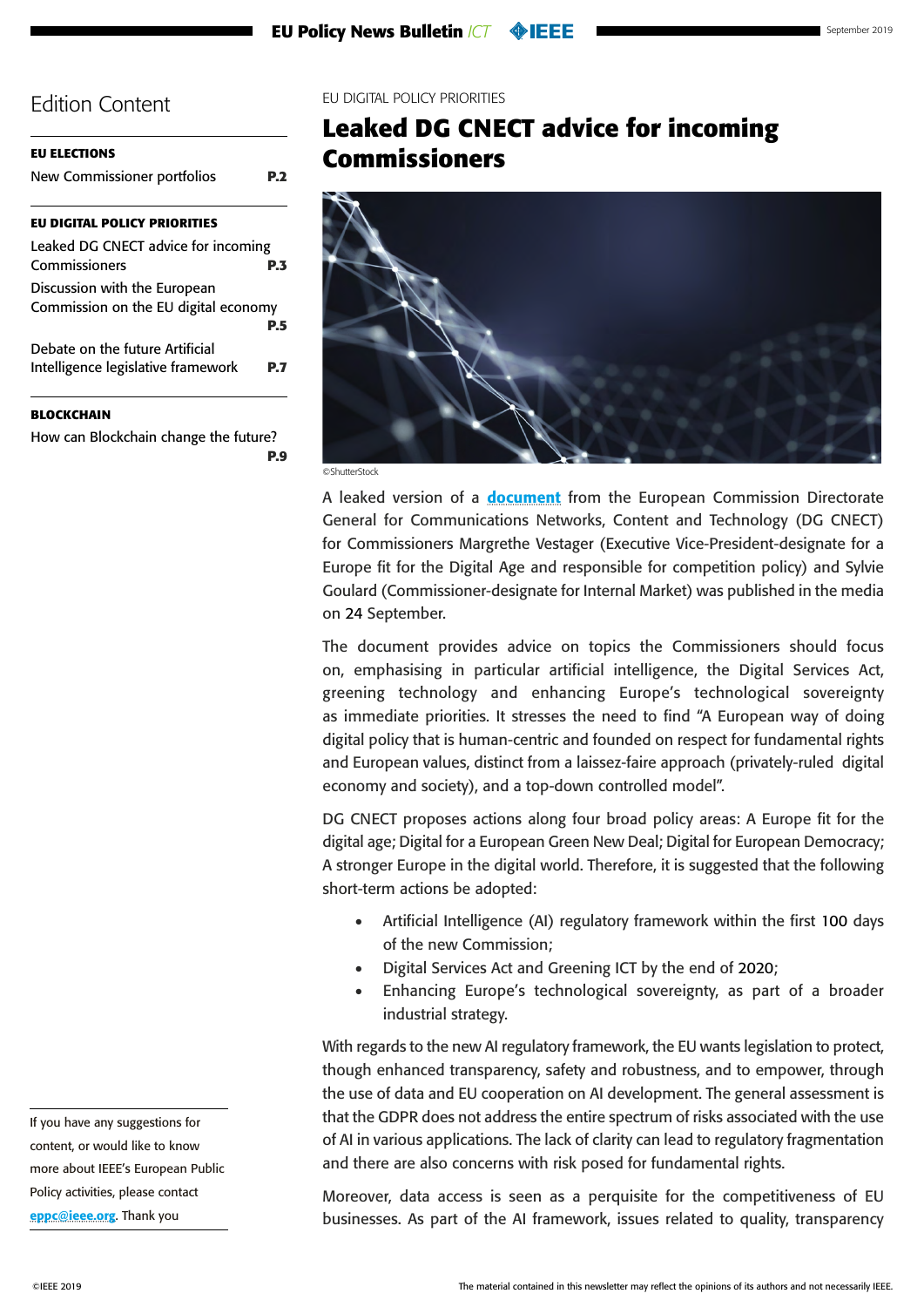#### **EU Policy News Bulletin** *ICT*

### Edition Content

| <b>EU ELECTIONS</b>                                                   |            |
|-----------------------------------------------------------------------|------------|
| New Commissioner portfolios                                           | P 7        |
| <b>EU DIGITAL POLICY PRIORITIES</b>                                   |            |
| Leaked DG CNECT advice for incoming<br>Commissioners                  | <b>P.3</b> |
| Discussion with the European<br>Commission on the EU digital economy  |            |
|                                                                       | P.5        |
| Debate on the future Artificial<br>Intelligence legislative framework |            |

#### **[BLOCKCHAIN](#page-8-0)**

[How can Blockchain change the future?](#page-8-0) **[P.9](#page-8-0)** and interoperability of data, as well as further barriers to data reuse in specific sectors (e.g. health, energy, manufacturing) should be tackled. This should create common data spaces in specific sectors. Access to data is particularly needed to ensure effective competition, especially when data are key to market dominance. For instance, the EU will ensure that Internet of Things data can be exploited and does not lead to market foreclosure (e.g. in aftersales or repairs markets). It will also ensure that public sector bodies are provided with access to private sector data for specific tasks at preferential market conditions.

Finally, the document outlines the EU's strategy to ensure increased cyber resilience of critical infrastructures, and cybersecurity by design of ICT products and services. The EU has three priorities in this area: cooperation and information sharing should follow the spirit of "need to share" rather than ":need to know"; critical infrastructure and other users should be able to use cybersecure ICT products and services; cybersecurity governance at the EU level needs to be strengthened, allowing for a collective response to serious threats and incidents.

A review of the NIS Directive is suggested to "bring its pillars to the next level" (national capabilities, EU cooperation and risk management for key companies). In addition, the cybersecurity of products and services needs to be covered in a horizontal way (currently not the case with the Cybersecurity Act). It is proposed that a "cybersecurity by design" approach is considered by establishing common cybersecurity requirements for products and services to be placed in the EU market. This could be achieved via a co-regulatory approach with the industry or via specific legislation.

Work on certifications due to the cybersecurity act will continue, together with more investment in "made in the EU' cybersecurity solutions and the creation of a Joint Cybersecurity Unit to allow for a structured and coordinated mutual assistance mechanism at EU level in response to serious incidents.

**(Source: European Commission & Interel)**

If you have any suggestions for content, or would like to know more about IEEE's European Public Policy activities, please contact [eppc@ieee.org](mailto:eppc%40ieee.org?subject=). Thank you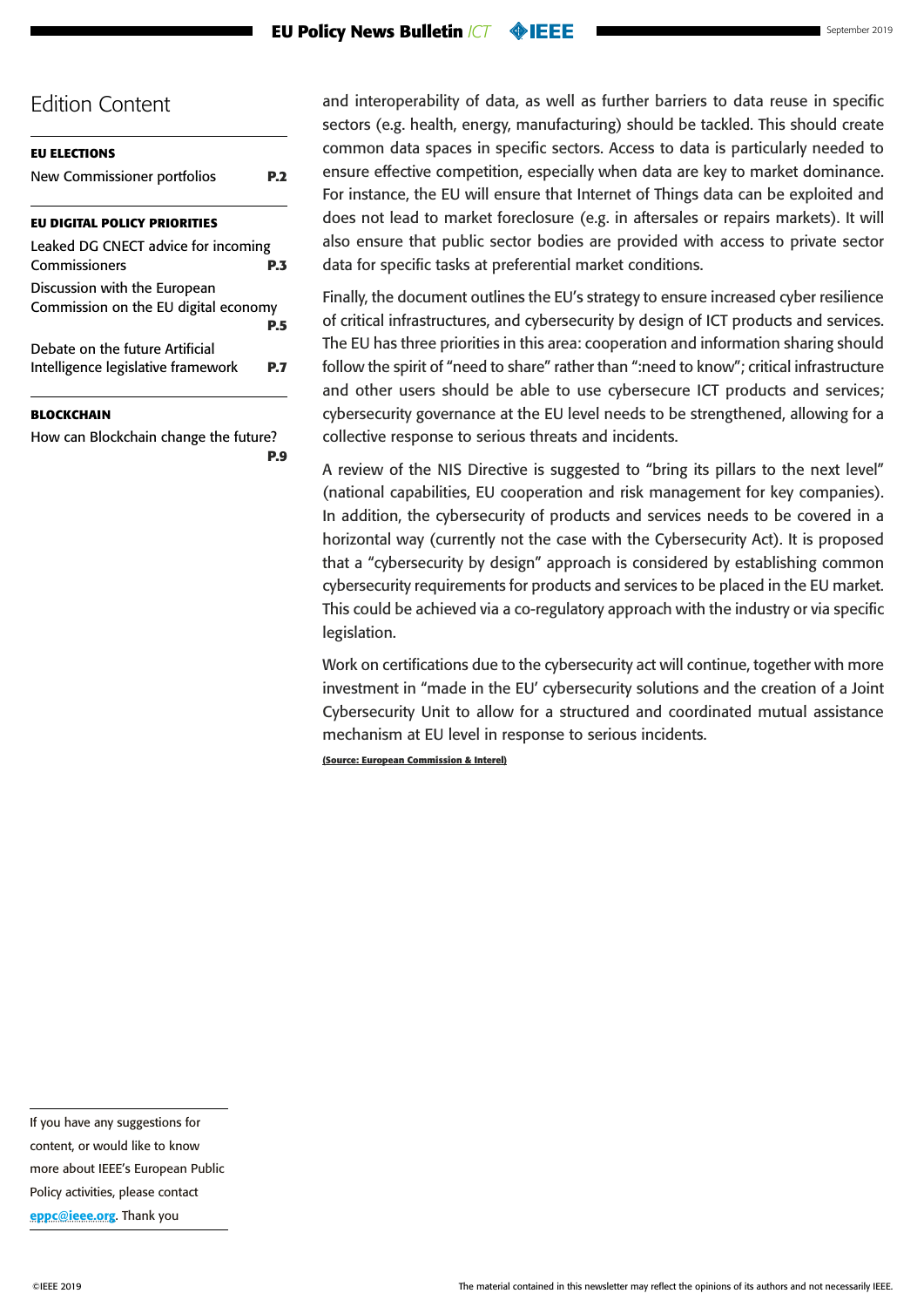<span id="page-4-0"></span>

| EU ELECTIONS |
|--------------|
|              |

| New Commissioner portfolios | <b>P.2</b> |
|-----------------------------|------------|
|                             |            |

#### **[EU DIGITAL POLICY PRIORITIES](#page-2-0)**

| Leaked DG CNECT advice for incoming  |            |
|--------------------------------------|------------|
| Commissioners                        | <b>P.3</b> |
| Discussion with the European         |            |
| Commission on the EU digital economy |            |
|                                      | <b>P.5</b> |
| Debate on the future Artificial      |            |
| Intelligence legislative framework   | <b>P.7</b> |

#### **[BLOCKCHAIN](#page-8-0)**

[How can Blockchain change the future?](#page-8-0) **[P.9](#page-8-0)**

**Discussion with the European Commission on the EU digital economy**



On 20 September, Interel attended a meeting on the digital economy at the American Chamber of Commerce to the EU. The guest speaker was Renate Nicolay, Head of Cabinet of Commissioner Jourova, currently responsible for Justice and Consumers, and chosen to be responsible for democracy and rule of law issues in the new Commission.

Future challenges are to make the EU fit for a digital age, and in particular boosting Artificial Intelligence (AI) and EU technological sovereignty, while marrying these goals with privacy.

Of particular interest for IEEE is the latest intelligence on the upcoming AI legislation, which will be a transparency-focused legislative act, perhaps accompanied by a non-binding document on undertaking impact assessments. A definition of AI will be included and this is only the first legislation on the topic, with more initiatives expected.

Artificial Intelligence: The first piece of legislation ("first 100 days") will probably be a horizontal legislative proposal on transparency, accompanied by something non-binding on undertaking impact assessments. It will probably not contain anything on liability, but likely include a definition of AI. Not much planned on the liability question at the moment. Ms Nicolay believes we need a balanced regulatory approach to AI and that there is a clear link to industrial strategy, therefore, we need to do it in a privacy-conscious way. The challenge is to give a European touch to the next step of regulating AI. This will be very different from the Chinese and US approach. The work on the first 100 days will not be final. This will be a principlesbased legislation, but more will follow.

GDPR implementation: According to the Commission, gold-plating should be avoided and a harmonised approach maintained. The upcoming review is an opportunity to fix a few things, but a total re-write should be avoided. On the international side, data transfers must be kept intact. There is a good relationship on the privacy shield and a report on that can hopefully be published before the end of the mandate. However, the Schrems case, although focussing on standard contractual clauses, can affect the privacy shield too. Adequacy decisions need to be updated and data access for national security or the public need to be made compatible with the GDPR.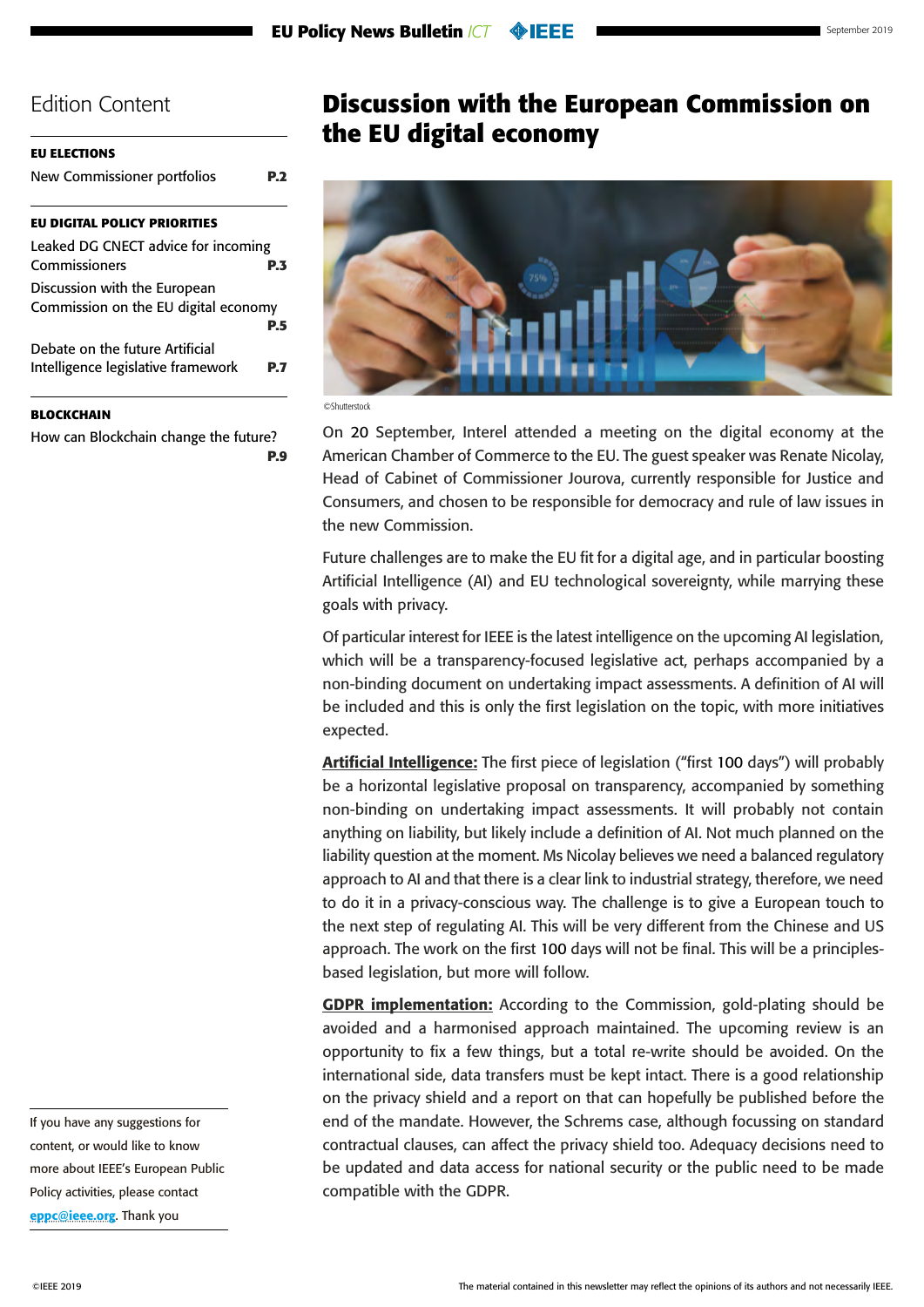| <b>EU ELECTIONS</b>                  |     |
|--------------------------------------|-----|
| New Commissioner portfolios          |     |
| <b>EU DIGITAL POLICY PRIORITIES</b>  |     |
| Leaked DG CNECT advice for incoming  |     |
| Commissioners                        | PЗ  |
| Discussion with the European         |     |
| Commission on the EU digital economy |     |
|                                      | P.5 |
| Debate on the future Artificial      |     |
| Intelligence legislative framework   |     |

#### **[BLOCKCHAIN](#page-8-0)**

[How can Blockchain change the future?](#page-8-0) **[P.9](#page-8-0)** New portfolios: Commissioner Jourova will be involved in digital policy. The new organigram does not follow the "institutionalised" mentality, but is shaped around societal issues. This is new and breaking out of the "silo mentality". The new structure will keep elements of the old, for example Vice Presidents will oversee project teams. Collegial debates are necessary and there will be an effort to not keep this as a closed shop.

Digital sovereignty: A balance will have to be found between a constructive and critical debate. The main line seems to be that Europe must not "disconnect itself" by imposing restrictions to US and other companies in procurement. Some of the policy goals are legitimate, but we need to be careful that levelling the playing field does not come back to bite us (e.g. the US has restrictions, which could be replicated here). A lot of the measures are geared towards China.

**E-privacy:** The Finnish presidency has scheduled a number of meetings and Germany has released a position paper on the topic. A new text has been released following the 9 September meeting. This includes changes in the sexual abuse content provisions and on the wording on transmission. The Commission is looking at alternatives, possibly even a recast of the proposal. The official Finnish Presidency goal is for a General Approach in December, but that is unlikely. Industry groups are preparing a joint statement.

**Data sharing:** The Commission is preparing possible actions to facilitate data transfers and sharing, therefore, feedback is currently being gathered from stakeholders.

**(Source: Interel)**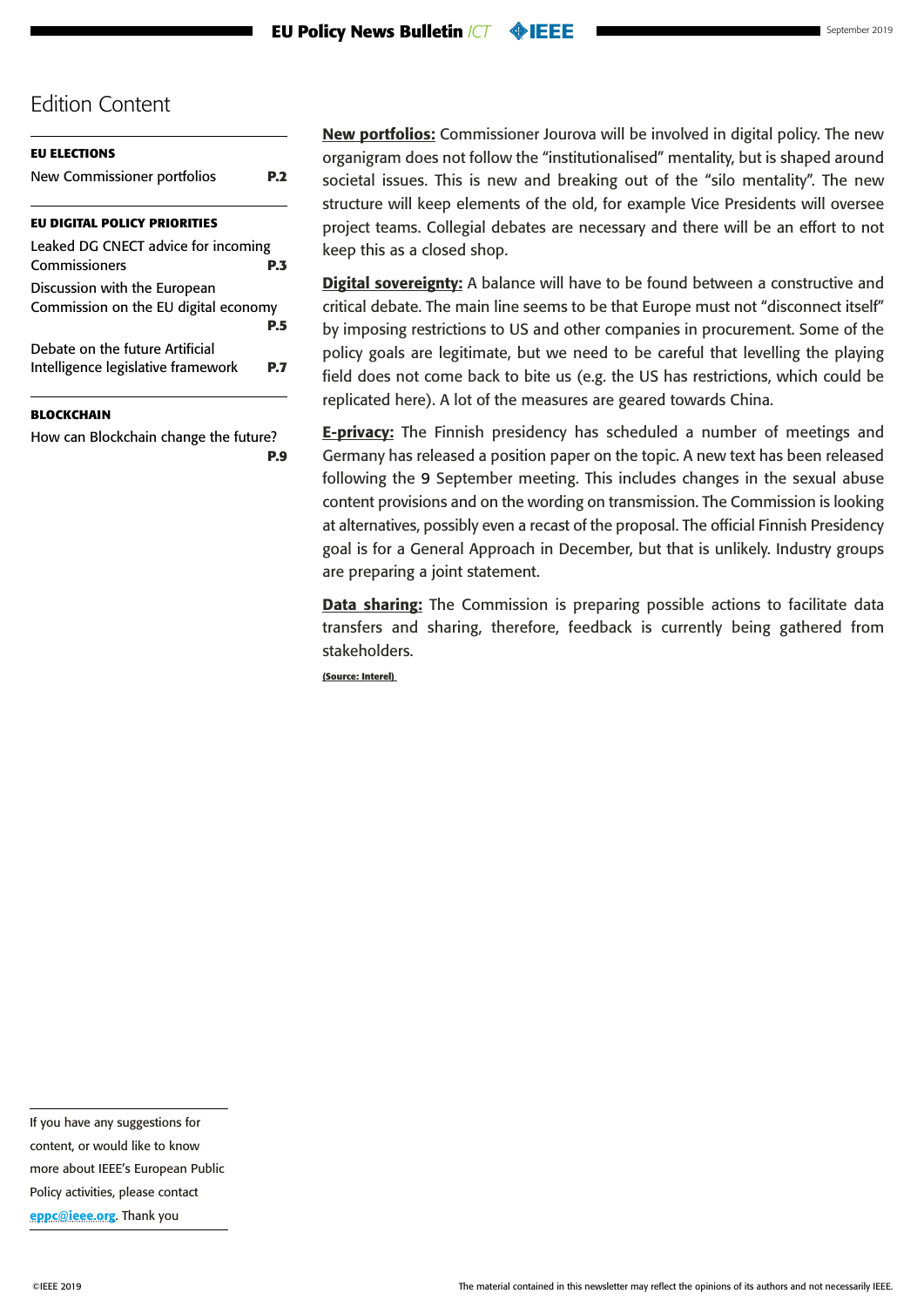<span id="page-6-0"></span>

| EU ELECTIONS                                                          |     |
|-----------------------------------------------------------------------|-----|
| New Commissioner portfolios                                           |     |
| <b>EU DIGITAL POLICY PRIORITIES</b>                                   |     |
| Leaked DG CNECT advice for incoming<br>Commissioners                  | P.3 |
| Discussion with the European<br>Commission on the EU digital economy  |     |
| Debate on the future Artificial<br>Intelligence legislative framework | P.5 |
|                                                                       |     |

#### **[BLOCKCHAIN](#page-8-0)**

[How can Blockchain change the future?](#page-8-0) **[P.9](#page-8-0)**

**Debate on the future Artificial Intelligence legislative framework** 

On 24 September; Interel attended a meeting on Artificial Intelligence (AI) at the American Chamber of Commerce to the EU. The guest speaker was the Director-General of the European Commission Directorate General for Communications Networks, Content and Technology (DG CNECT), Roberto Viola. His speech was preceded by a panel discussion with Pascal Rogard, Attaché at the French Permanent Representation; Dita Charanzova, Czech Liberal MEP and EP Vice-President; Andrea Renda from CEPS and the HLEG on AI; and Joan Val Loom from IBM Belgium-Luxembourg.



©Shutterstock

The discussion held reiterated the intelligence we have received so far about the upcoming legislative proposal on AI, namely that it will focus on transparency and be principles-based, rather than too prescriptive and limiting.

Panellists were particularly sceptical about the "100 day" commitment to introduce legislation, given Better Regulation procedures, the need for consultations, impact assessments etc. Pascal Rogard noted that France considers transparency and facial recognition as key aspects to be addressed. Dita Charanzova commented that the discussion has shifted from the Digital Single Market to a Single Market for AI, adding that consumer trust is a key issue. She stressed that the European Parliament also wants to look at product liability, while we would need to review existing legislation to determine whether it is fit for the 21<sup>st</sup> century.

Andrea Renda added that legislation will be based on the AI High-Level Expert Group's recommendations and he does not expect a heavy-handed legislation, except for "areas of critical concern", such as mass scoring, biometric data, facial recognition. No bans in the first instance, but transparency obligations as the first step. He was less pessimistic that the EU has missed the AI train, adding that this technology is still in its infancy and the new wave of AI is different to the previous one. The EU has a competitive advantage in a number of sectors and should focus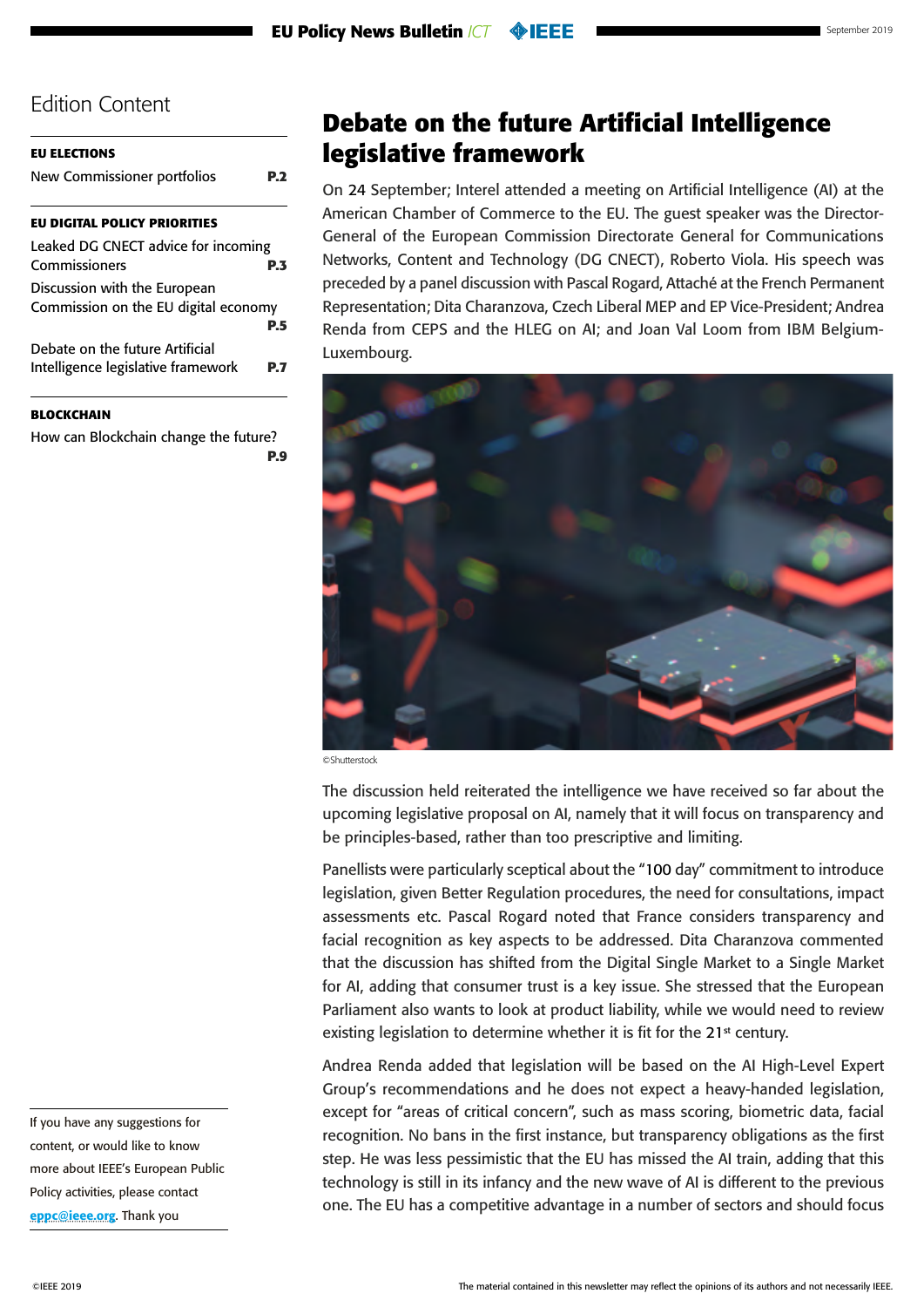#### **EU Policy News Bulletin** *ICT* **OEEE**

### Edition Content

| <b>EU ELECTIONS</b>                                                   |           |
|-----------------------------------------------------------------------|-----------|
| New Commissioner portfolios                                           | P.2       |
| <b>EU DIGITAL POLICY PRIORITIES</b>                                   |           |
| Leaked DG CNECT advice for incoming<br>Commissioners                  | P.3       |
| Discussion with the European<br>Commission on the EU digital economy  |           |
| Debate on the future Artificial<br>Intelligence legislative framework | P.5<br>PJ |
|                                                                       |           |

#### **[BLOCKCHAIN](#page-8-0)**

[How can Blockchain change the future?](#page-8-0) **[P.9](#page-8-0)** on those. Data is a key issue that will not be addressed under AI legislation, but as part of industrial policy. The data we have now is a drop in the ocean compared to the data to come so we have not yet missed the train. We will need to keep data as close as possible to where value is created.

Moreover, Joan Van Loon stressed the need for trust and transparency on AI, adding that many aspects are already regulated (liability, consumer protection). He cautioned against regulating AI too soon. He underlined the importance of business to business AI applications which are not the ones widely seen (compared to business to consumers). AI will be used in decision support, more "augmented intelligence" than artificial. Any system we build needs professionals to support it and this is where we have the question of skills. This starts at the school and university curriculum level, while reskilling is also an issue.

Finally, Director-General Robert Viola, in his keynote, reiterated that decisions on next steps are for the new Commission to make. He downplayed differences between the EU and the US, choosing to focus on the areas where cooperation is possible. He noted, however, that "our investment programmes are open and we expect the same from others". On EU-China relations, he repeated that the recent Commission communication showed the opportunities and limits in cooperation. He also stressed that the EU does not "name and shame", but has certain principles (rule of law) which are clear.

**(Source: Interel)**